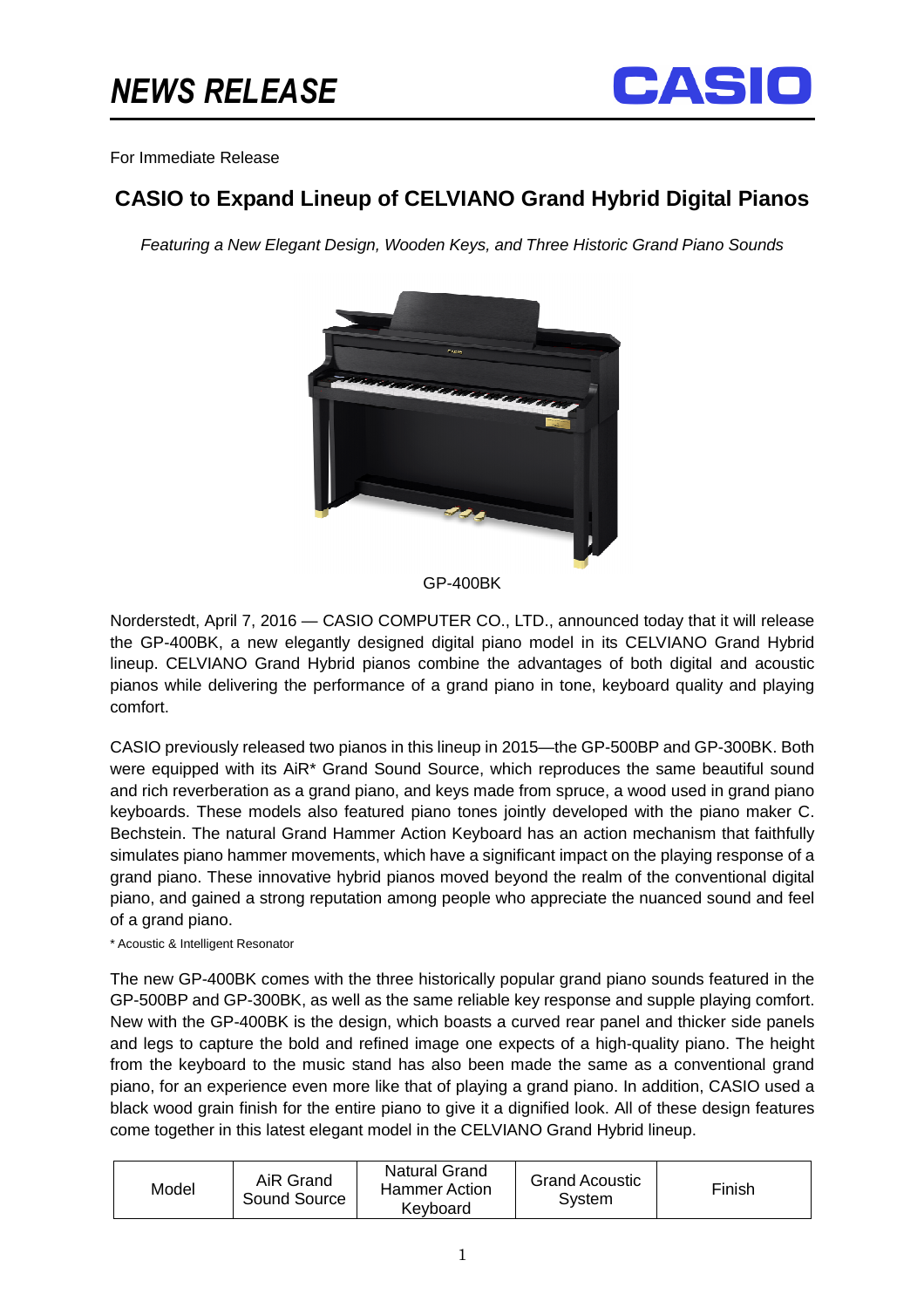| <b>GP-400BK</b>               | 'es | Yes | Yes | Black Wood Grain |  |  |
|-------------------------------|-----|-----|-----|------------------|--|--|
| Main Features of the GP-400BK |     |     |     |                  |  |  |

Thoroughly refined sound and reverberation reminiscent of a grand piano

The AiR Grand Sound Source reproduces the same beautiful sound and rich reverberation as a grand piano.

Multi-dimensional Morphing smoothly transforms sound waves, and realizes tonal changes based on both time passage and intensity. Even during a gradual crescendo from pianissimo to fortissimo, the technology allows even and natural tonal changes.

Moreover, the String Resonance System, designed to deliver the string resonance of a grand piano, controls the amount and combination of resonance according to the playing situation. By producing reverberation that fits each of the 88 keys, the technology enables natural and comfortable performance.

By combining these two technologies, the new model offers the sounds of three grand piano styles. The Berlin Grand is known for its elegant clear sound and reverberation that gives each performance rich melodic color, while the Hamburg Grand delivers gorgeous power and strength with a lot of string resonance. The Vienna Grand provides calm bass with a solid feeling along with soft and beautiful sound.

■ Natural Grand Hammer Action Keyboard enables even more delicate expression

The GP-400BK features keys made from high-quality spruce, which is also used in grand piano keyboards. The keys are also finished in the same way as on a grand piano. Since this makes them more familiar to the pianist, fingers are less likely to slip or fatigue. The new model also boasts a new unique action mechanism that delivers the right hammer movement, which has a big impact on the playing response of a grand piano. The mechanism conveys delicate finger nuances more accurately, and enables dynamic touch to translate directly into expressive power.

■ Grand Acoustic System generates a space of three-dimensional sound CASIO has developed a Grand Acoustic System that faithfully represents the sound of a grand piano as it emanates from above and below the soundboard. Through careful positioning of six speakers and the creation of sound pathways, the system delivers three-dimensional sound with tonal elongation, expansion and depth.

Special playing experiences made possible by a digital piano

- Scene feature enables pieces to be played with the optimal sound The Scene feature consists of 15 preset types for different composers such as Chopin and Liszt, as well as musical genres such as jazz and easy listening. The presets combine the best optimal tones, reverberation, and effects for the type of piece being played. Users can also create and save their own presets.
- Concert Play offers an experience like playing with an orchestra The spectacular sound of a live orchestra is recorded in a high-quality digital format. By playing the piano together with the recorded orchestra, users can enjoy the feeling of performing at an orchestral concert. The technology can also be used in practice, as it allows the tempo to be slowed, and also features rewind, fast forward, and repeat playback of A-B sections.
- Hall Simulator provides the experience of performing in a special venue such as a concert hall The Hall Simulator allows the pianist to enjoy the immersive sound found in different types of venues such as an Amsterdam church, or a classical concert hall in Berlin. Also, the GP-400BK enables users to switch between the Player's Position, which provides a sense of playing a real grand piano, and three types of Listener's Positions, which gives the pianist the effect of listening to the performance from the audience.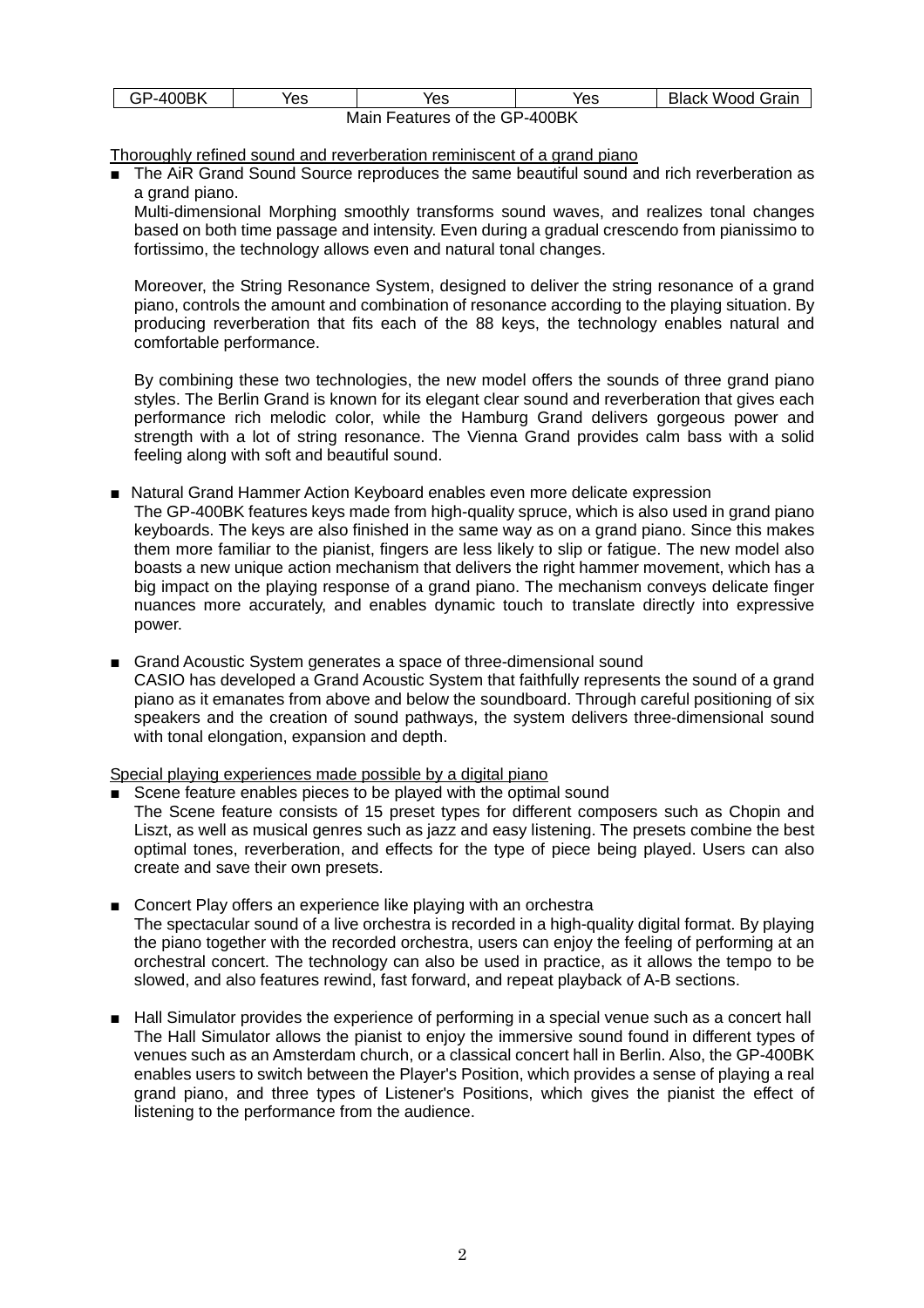## Specifications

|                                |                                 | Number of Sensors            | 3                                                            |  |
|--------------------------------|---------------------------------|------------------------------|--------------------------------------------------------------|--|
| Keyboard                       |                                 | <b>Hammer Action</b>         | <b>Natural Grand Hammer Action</b>                           |  |
|                                | Key Surface Finish              |                              | Same finish as used for popular grand pianos                 |  |
|                                | <b>Touch Sensitivity</b>        |                              | 5 sensitivity levels, off                                    |  |
| Sound                          |                                 |                              | AiR (Acoustic & intelligent Resonator) Grand Sound Source    |  |
| Source<br>Max. Polyphony       |                                 |                              | 256                                                          |  |
|                                |                                 | Number of Built-in Tones     | 35                                                           |  |
|                                |                                 | Number of Direct Tone Select |                                                              |  |
|                                | buttons                         |                              | 3                                                            |  |
|                                |                                 | Duet Mode/Layer/Split/Octave | Yes                                                          |  |
|                                | Shift                           |                              |                                                              |  |
|                                |                                 | Hammer Response              | Yes(OFF, 10 Levels)                                          |  |
|                                |                                 | Damper Resonance             | Yes (OFF, 10 Levels)                                         |  |
| <b>Tones</b>                   |                                 | String Resonance             | Yes (OFF, 10 Levels)                                         |  |
|                                | Acou                            | Aliquot Resonance            | Yes (OFF, 10 Levels)                                         |  |
|                                | stic                            | Open String Resonance        | Yes (OFF, 10 Levels)                                         |  |
|                                | Simul                           | <b>Lid Simulator</b>         | Yes (4 Levels)                                               |  |
|                                | ator                            | Key Off Simulator            | Yes                                                          |  |
|                                |                                 | <b>Damper Noise</b>          | Yes (OFF, 10 Levels)                                         |  |
|                                |                                 | <b>Pedal Action Noise</b>    | Yes (OFF, 10 Levels)                                         |  |
|                                |                                 | Key On Action Noise          | Yes (OFF, 10 Levels)                                         |  |
|                                |                                 | Key Off Action Noise         | Yes (OFF, 10 Levels)                                         |  |
|                                | <b>Hall Simulator</b>           |                              | OFF, 12 types x 4 positions                                  |  |
| Digital<br><b>Effects</b>      | Chorus                          |                              | OFF, 4 types                                                 |  |
|                                | <b>Brilliance</b>               |                              | $-3 - 0 - 3$                                                 |  |
|                                | <b>DSP</b>                      |                              | Yes (Preset for some tones)                                  |  |
| Key Transpose                  |                                 |                              | 2 octaves (-12 semitones $\sim$ 0 $\sim$ +12 semitones)      |  |
| <b>Tuning Control</b>          |                                 |                              | A4=415.5Hz ~ 440.0Hz ~ 465.9Hz                               |  |
| <b>Scale Function</b>          |                                 |                              | Equal temperaments plus 16 other types                       |  |
|                                |                                 | Number of Preset Songs       | 60                                                           |  |
| Music                          | <b>User Songs</b>               |                              | 10                                                           |  |
| Library                        |                                 |                              |                                                              |  |
| <b>Capacity for User Songs</b> |                                 |                              | Approx. 900KB (Up to approx. 90KB/song)                      |  |
| <b>Concert Play</b>            |                                 |                              | 15 Songs                                                     |  |
| Demo Songs                     |                                 |                              | 6 (Tone Demo)                                                |  |
| Metronome                      |                                 |                              | Yes                                                          |  |
| <b>Tempo Setting</b>           |                                 |                              | 20~255BPM                                                    |  |
| Scene                          |                                 |                              | Yes (15 Presets + 10 user settings)                          |  |
| <b>MIDI Recorder</b>           |                                 |                              | Yes (Real Time Rec, 5000 notes)                              |  |
| Audio Recording/Playback       |                                 |                              | Max. 99 songs, approximately 25 min./song                    |  |
| <b>Operation Lock</b>          |                                 |                              | (to USB flash drive, 44.1 kHz Stereo WAV format)<br>Yes      |  |
| Pedals                         |                                 |                              |                                                              |  |
|                                |                                 | Half-Damper Pedal Operation  | 3 built-in pedals (damper, soft, sostenuto)                  |  |
|                                |                                 |                              | Yes (Continuous)                                             |  |
| <b>Half Pedal Position</b>     |                                 |                              | $-2 - 0 - 2$                                                 |  |
| Display                        |                                 |                              | Full-dot LCD with backlight                                  |  |
|                                | USB Port (to Host)              |                              | Yes                                                          |  |
| <b>Terminals</b>               | <b>USB Flash Drive Port</b>     |                              | Yes                                                          |  |
|                                | <b>MIDI IN/OUT</b>              |                              | Yes                                                          |  |
|                                | <b>PHONES</b><br><b>LINE IN</b> |                              | 2 (Stereo standard jack)                                     |  |
|                                |                                 |                              | 2 (L / MONO, R), standard jack                               |  |
| <b>LINE OUT</b>                |                                 |                              | $2(L/MONO, R)$ , standard jack                               |  |
| Top Board Open/Close           |                                 |                              | Yes                                                          |  |
| <b>Grand Acoustic System</b>   |                                 |                              | Yes                                                          |  |
| Headphone Mode                 |                                 |                              | Yes                                                          |  |
| Volume Sync EQ                 |                                 |                              | Yes                                                          |  |
| Speakers                       |                                 |                              | $16cm \times 2 + (10cm + 5cm) \times 2$<br>3-Way, 6 Speakers |  |
| Amplifiers                     |                                 |                              | $30W \times 2 + 20W \times 2$                                |  |
| Power Supply                   |                                 |                              | AC Adapter: AD-E24500LW                                      |  |
| Auto Power Off                 |                                 |                              | Yes                                                          |  |